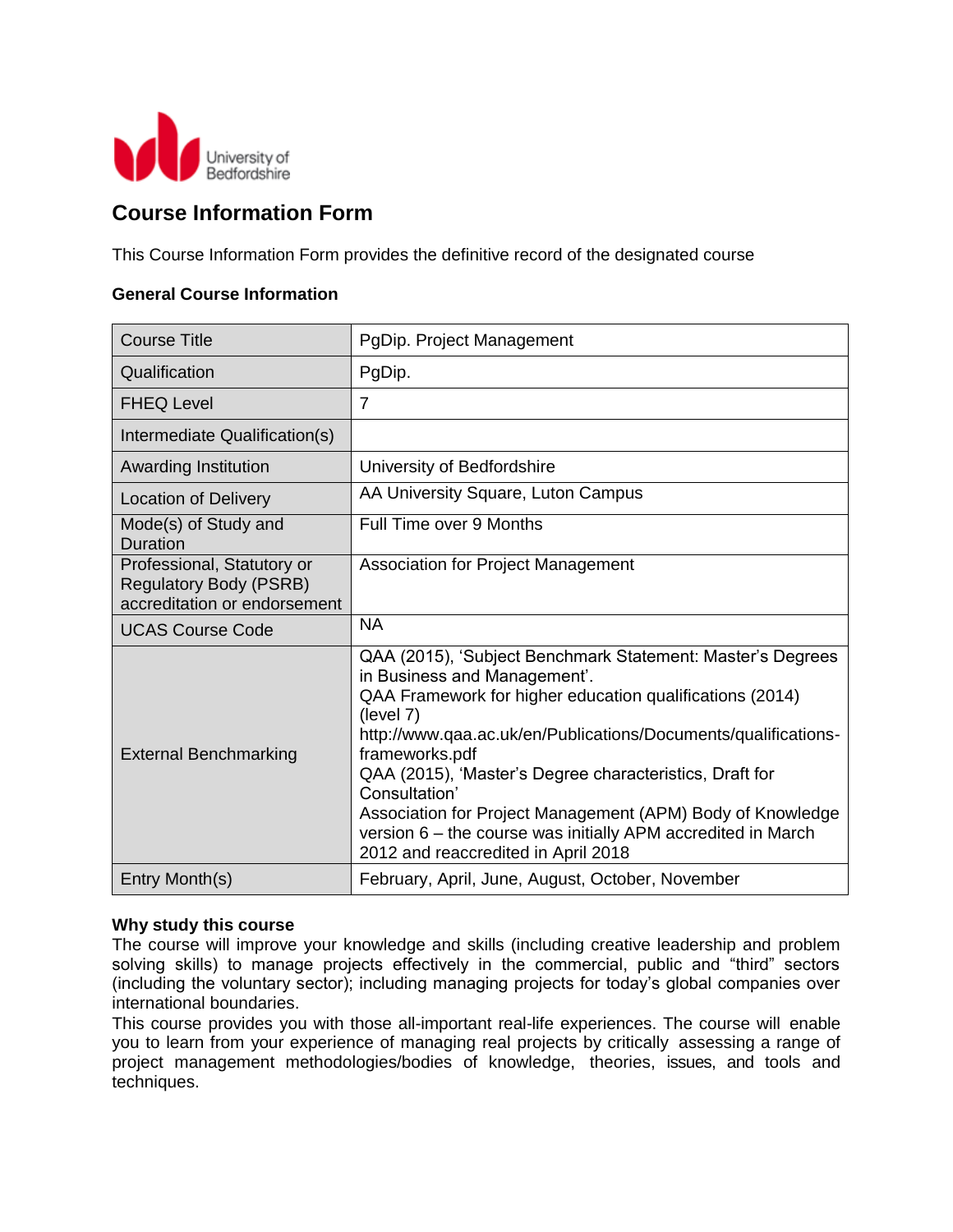#### **Educational Aims**

The management of complex projects can be challenging and requires a multidisciplinary skill set including planning and resource management but also soft skills, such as interpersonal and leadership skills. This course aims to develop this skill set and in particular, the course seeks to develop your:

- **Enquiry skills** through conducting case studies and projects requiring a search for information using a range of sources, to support your learning. For postgradute students, a final dissertation will also develop your research skills and problem-solving skills.
- **Contextual understanding** through developing your knowledge and understanding of current project management issues via participation in Association for Project Management (APM) events and via guest lectures from members of the course's Employer Advisory Panel. Additionally, you will analyse client requirements in the Project Entrepreneurship and Client Delivery Project units, and manage a real project for a client in the latter unit.
- **Collaboration skills** by giving opportunities for you to work in teams to deliver solutions to project management problems and projects and enhance your interpersonal and leadership skills.
- **Enterprise skills** via group work to develop your interpersonal and leadership skills and providing you with real client problems and projects to develop your creative, decisionmaking and stakeholder management skills.

#### **Course Structure**

The Units which make up the course (including the Professional Practice Year as applicable) are:

| <b>Unit Code</b> | Level | <b>Credits</b> | <b>Unit Name</b>                  | <b>Core or</b><br>option |
|------------------|-------|----------------|-----------------------------------|--------------------------|
| <b>BSS049-6</b>  |       | 30             | Project management practice       | Core                     |
| <b>BSS052-6</b>  |       | 30             | Project and operations management | Core                     |
| <b>BSS054-6</b>  |       | 30             | Risk and procurement management   | Core                     |
| <b>SHR079-6</b>  |       | 30             | Leading People in Creative Teams  | Core                     |

#### **Course-Specific Regulations**

N/A

#### **Entry requirements**

Applicants should have at least a Second Class Honours degree, or equivalent. International applications will be assessed using UKBA and University of Bedfordshire policy. Check English language requirements at www.beds.ac.uk/english-language.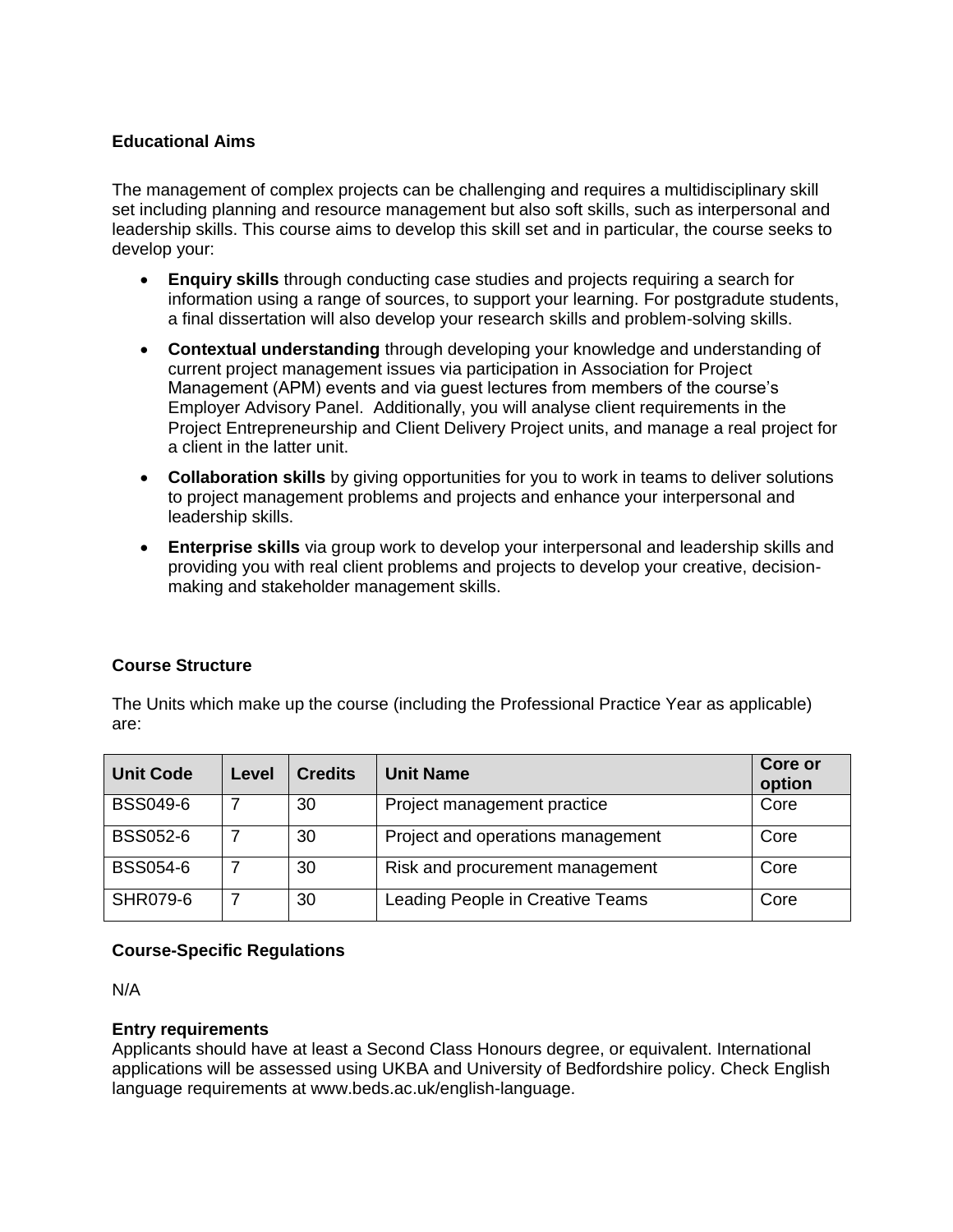In some circumstances, alternative project management experience (including qualifications) may be considered by the Course Leader, on an individual basis.

#### **Additional Course Costs**

Travel costs for participating in Project Management conferences Membership and Professional certification costs for APM, Agile (Scrum) and Prince 2 (Optional)

#### **Graduate Impact Statements**

The course has been designed to develop graduates who are able to:

- Solve problems for clients and show strong interpersonal skills, such as leadership, communications and teamwork, and who are skilled and confident in both internal and external stakeholder analysis and management;
- Manage projects for clients, including agile project management as well as conceptualisation to identify solutions to problems, project planning, implementation, monitoring and controlling and identifying lessons learnt for future projects.
- Demonstrate a strong focus on delivery, contemporary project management issues and have a good grounding in project management tools and techniques. Including ability to continuously reflect on their experiences and be reflective practitioners

#### **Course Learning Outcomes**

- 1. Demonstrate systematic understanding, application and critical evaluation of a range of relevant project management theories, methodologies, tools and techniques applied across a range of sectors;
- 2. Develop critical insight into current project management practice within a variety of environments, and how projects are managed locally, nationally and over international boundaries;
- 3. Undertake a lead role in planning a project, sustaining team motivation, maintaining effective working relationships, actively monitoring progress, interpreting and evaluating feedback, re-planning as necessary and critically reviewing results and outcomes;
- 4. Recognise relevant professional codes of conduct and contemporary project management issues, by presenting a credible project management understanding, demonstrating responsibility for personal and professional development;

#### **PSRB details**

Association for Project Management accredited

#### **Learning and Teaching**

CRe8 articulates the University of Bedfordshire's approach to creating an environment that supports effective learning and teaching. Its elements, appropriate curriculum design, personalized and realistic learning, employability and suitable assessment strategies, are the basic ingredients of our approach to teaching and learning. The PgDip Project Management has been developed based on those principles.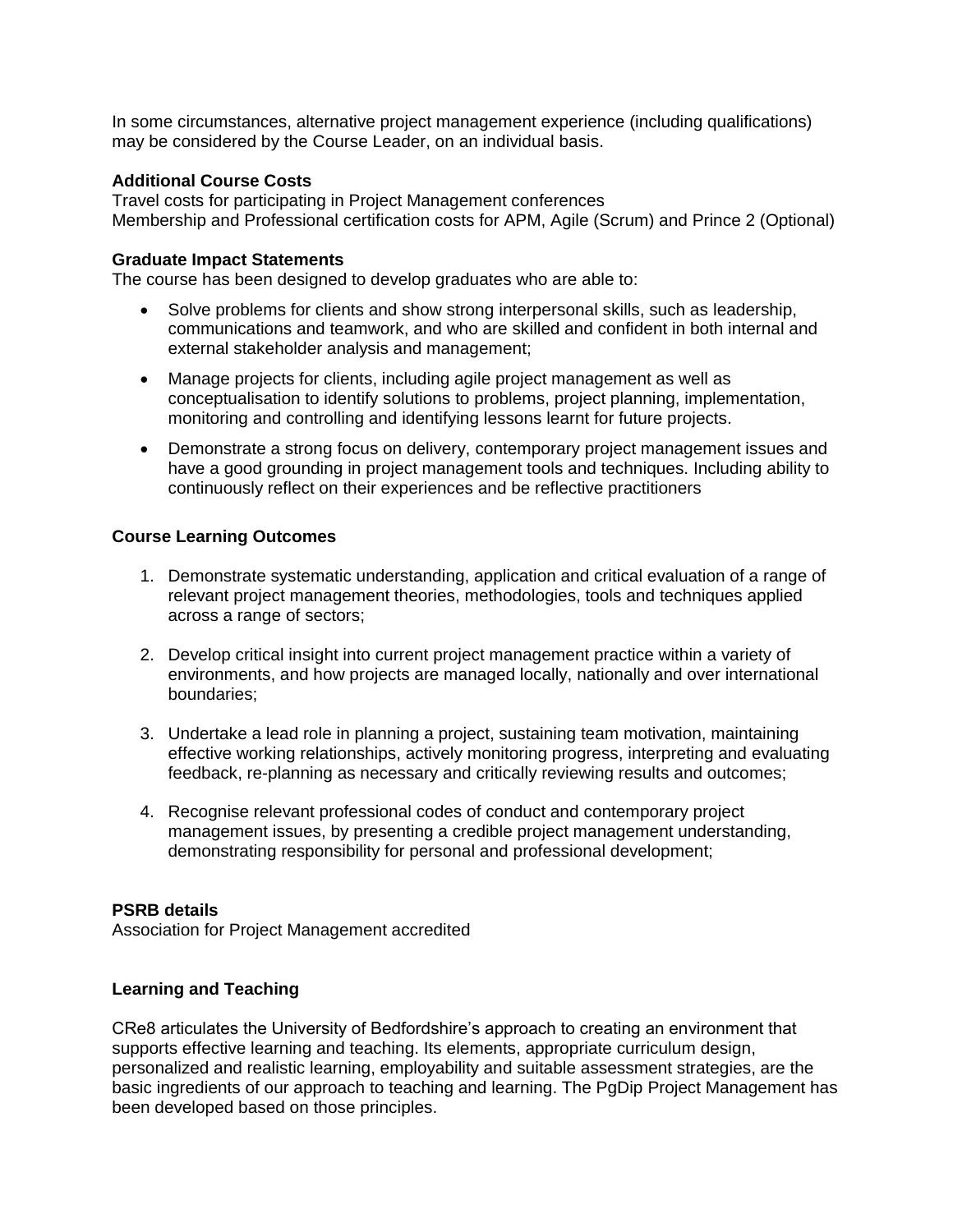The course recognises the need to produce postgraduates who have a wide variety of skills such as such as problem solving, leadership, communications, teamwork, stakeholder analysis and management, planning and organising, and self-management, apart from specific subject knowledge and skills, the pedagogic approach taken by this course is problem-based learning through which theory and practice will be integrated and graduate's knowledge, understanding and employability skills will be developed.

This Course will provide students with a unique learning experience. It will be intense but also very rewarding. Students will start with a week-long induction where, apart from being introduced to the University and the Faculty, and familiarisation with the project management field in order to prepare them for the rest of their studies. The delivery method followed is that of Block teaching. Students will undertake one Unit at a time for six weeks and that will be a block of delivery.

The assessment in includes coursework to test student knowledge and understanding and to demonstrate their ability to research, apply theories and models, critically thinking, communicate, and work in teams. Also, there will be group work where an individual's contribution to group work is evaluated via a set of individual questions at the end of presentations which are video recorded or/and via an assessment of the project logs stored in BREO group spaces.

#### **Assessment**

The Course's Assessment Strategy includes:

Individual Written Report or Essays: The ability to perform literature informed research, to review and evaluate the relevant sources and to use an appropriate methodology in order to analyze, and evaluate the relevant concepts is being assessed. At the same time, student academic integrity is developed.

Case Study Examination: Students will apply their knowledge in the context of specific cases.

Oral Presentation: A number of transferable skills will be developed

Reflective Report: Own work and that of peers will be evaluated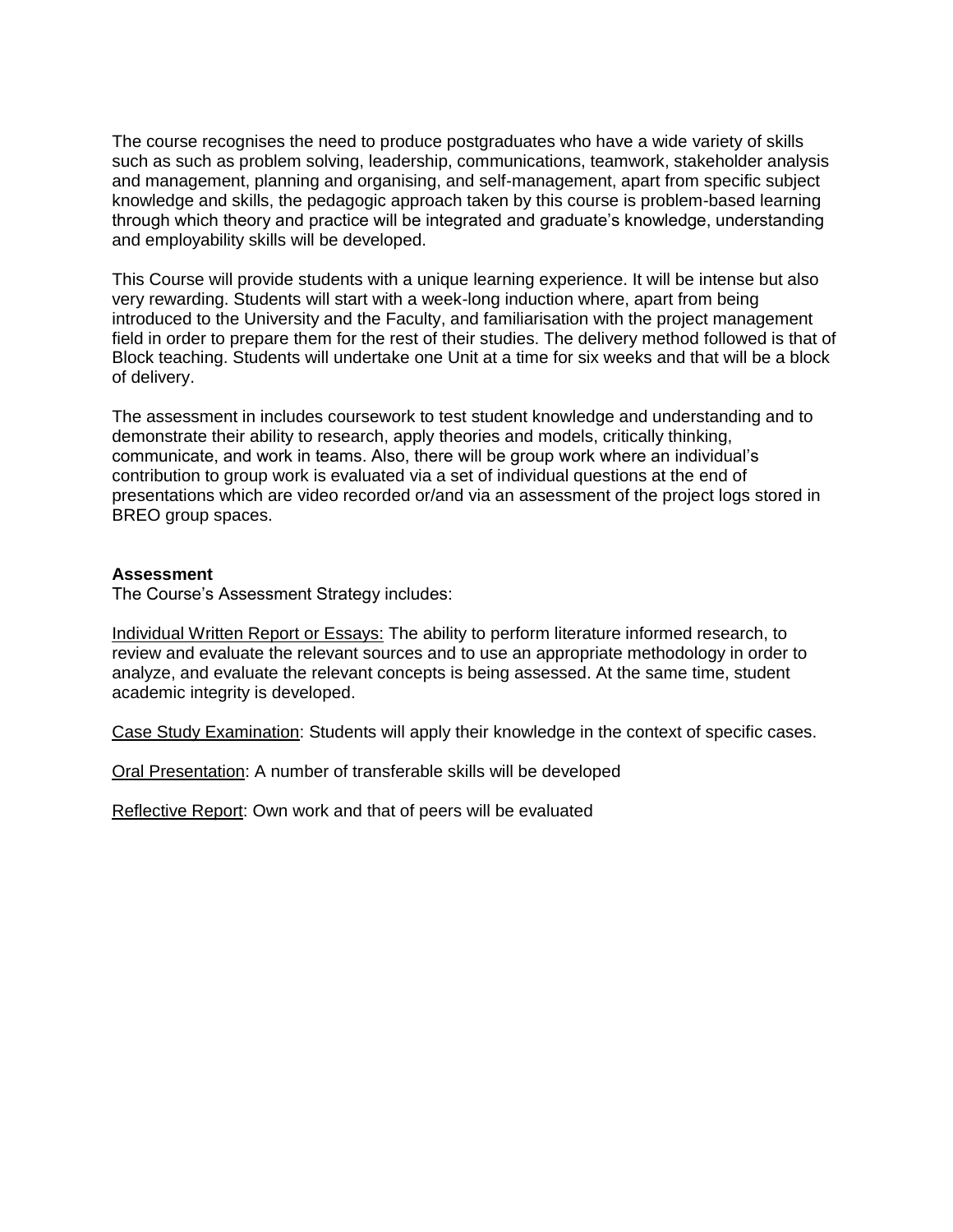#### **Assessment Map**

| <b>Unit Code</b>                            | C/O         |  |       |  |             |  | 10 | 12 |
|---------------------------------------------|-------------|--|-------|--|-------------|--|----|----|
| PM practice                                 | ⌒<br>ັ      |  | WR-I  |  | CW-<br>Port |  |    |    |
| <b>Project and Operations</b><br>management | $\sim$<br>ີ |  | WR-I  |  | PR-Oral     |  |    |    |
| Risk and procurement<br>management          | $\sim$<br>ີ |  | WR-I  |  | WR-I        |  |    |    |
| Leading people in creative teams            | $\sim$<br>◡ |  | CW-CS |  | PR-Oral     |  |    |    |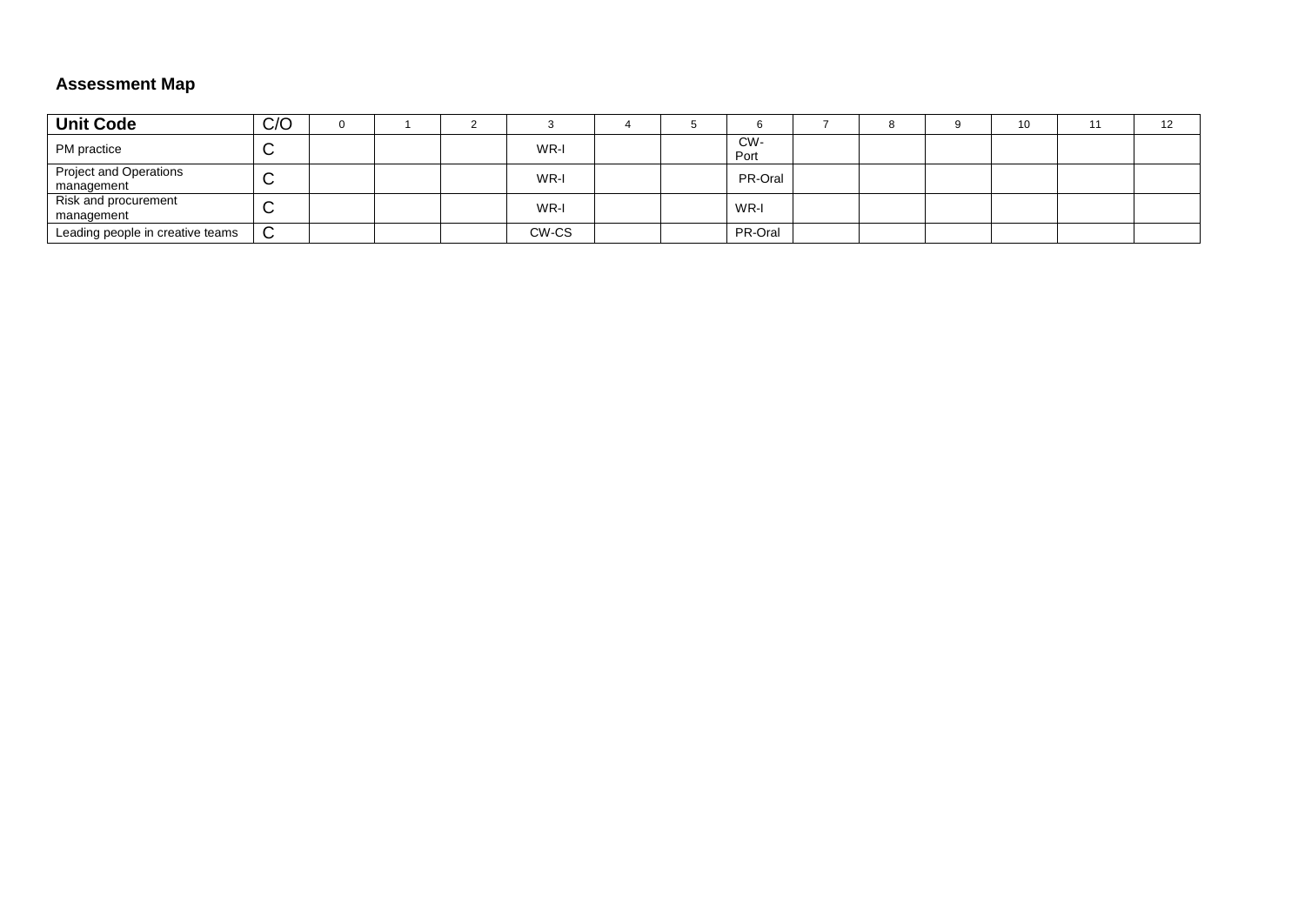#### **Developing your employability**

Throughout the course the focus will be on developing your employability skills by relating project management theory to practice through problem-based learning. Specifically,

- Various group activities and assignments will help to develop your interpersonal skills, such as leadership, communications and teamwork.
- The delivery of real projects for clients will help to develop your problem solving skills and stakeholder analysis and management. It will also help your creativity and conceptualisation to identify solutions to problems, project planning, implementation, monitoring and controlling and reflecting on and identifying lessons learnt for future projects.
- Case studies drawn from businesses and research will be used to develop your critical thinking, conceptual thinking, problem-solving, and appreciation of contextual nuances.
- Current project management issues are addressed by external guest speakers drawn from the APM and the course's own Employer Advisory Panel.
- There is the opportunity to take PRINCE2 professional exams (Foundation and Practitioner), Scrum and APM Qualifications

#### **After Graduation**

On successful completion of this course, you will be well equipped for a career in project management as well as in business management as the course will develop your problem solving, multi-tasking and interpersonal skills, such as leadership, communications, teamwork and stakeholder management.

You will also develop entrepreneurial project management skills, useful to those seeking to start their own business or seeking to lead enterprising activities in existing companies or organisations.

Graduates could also pursue an MSc in Project Management, or seek further professional qualifications through, for example, the Association for Project Management.

#### **Additional Information**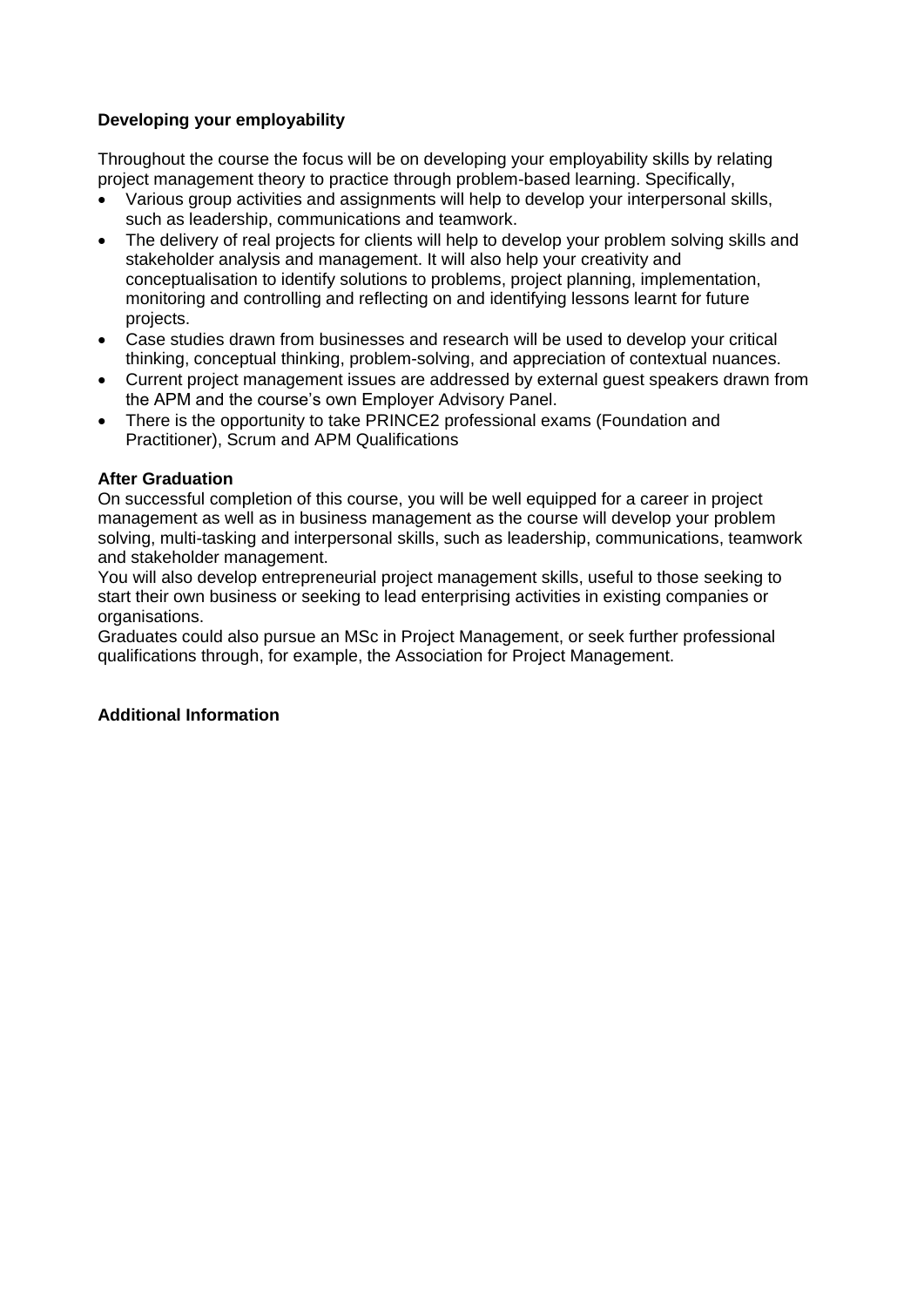#### *Peer-assisted learning (PAL)*

Not Applicable

#### *Initial Assessment*

Each blocks initial assessment is in week 3.

#### *Improving students' learning*

This course will build upon the general knowledge and skills acquired at the undergraduate level (or previous experience). However, as the understanding of the underlying theories evolves throughout this course and additional skills are developed, students will find new ways of improving their learning and enhancing their student experience and employability. Along with the cognitive knowledge in the area of sustainable management, a number of skills, including the review of the relevant literature, critical evaluation of a published work, replication of seminal work, creativity, development of methodological approaches and others will be developed in the taught Units of this course.

The blocks delivery structure involves an extensive induction week at the start of each block which will introduce new students to both university structures and prepare them for block delivery. Students will also have the opportunity to consider the skills that they are expected to develop during the course of their PgDip study, On progression to subsequent blocks, students will return to review their personal progress and assess further development needs and opportunities. Therefore, continuing students will also benefit from this week at the start of each new block to reflect on progress made to date on their skills development. Furthermore, the blocks delivery structure provides opportunities to significantly enhance the student learning experience with new students studying units alongside continuing students (depending on entry points), supporting the transition for new students and promoting a supportive learning community.

#### *Academic Integrity*

The use of a wide range of academic and other sources is a requirement for a postgraduate degree. The concepts of accountability and academic integrity will be introduced to students during induction week and are an integral part of this course. University regulations regarding academic misconduct are introduced to students during their induction and throughout lectures and seminars. All coursework assignments will require a thorough evaluation of sources used and referencing will be done according to the University of Bedfordshire Harvard Referencing System.

Free-riding and plagiarism will be penalized and students will be reminded of this during each Unit. Where a 'higher-risk' assessment (as defined by the University of Bedfordshire Quality Handbook Ch 8) is used additional steps will be taken. For instance, if an individual project is required students will present their work in stages or will present their work in its entity upon completion. Case study assessments are typically developed individually with the student based on employer engagement and personal interest. When collaborative tasks are assigned, an individual reflective report will indicate each student's contribution to the team. Turnitin will be used for all submissions and for plagiarism checking.

#### *HEAR implementation*

Not applicable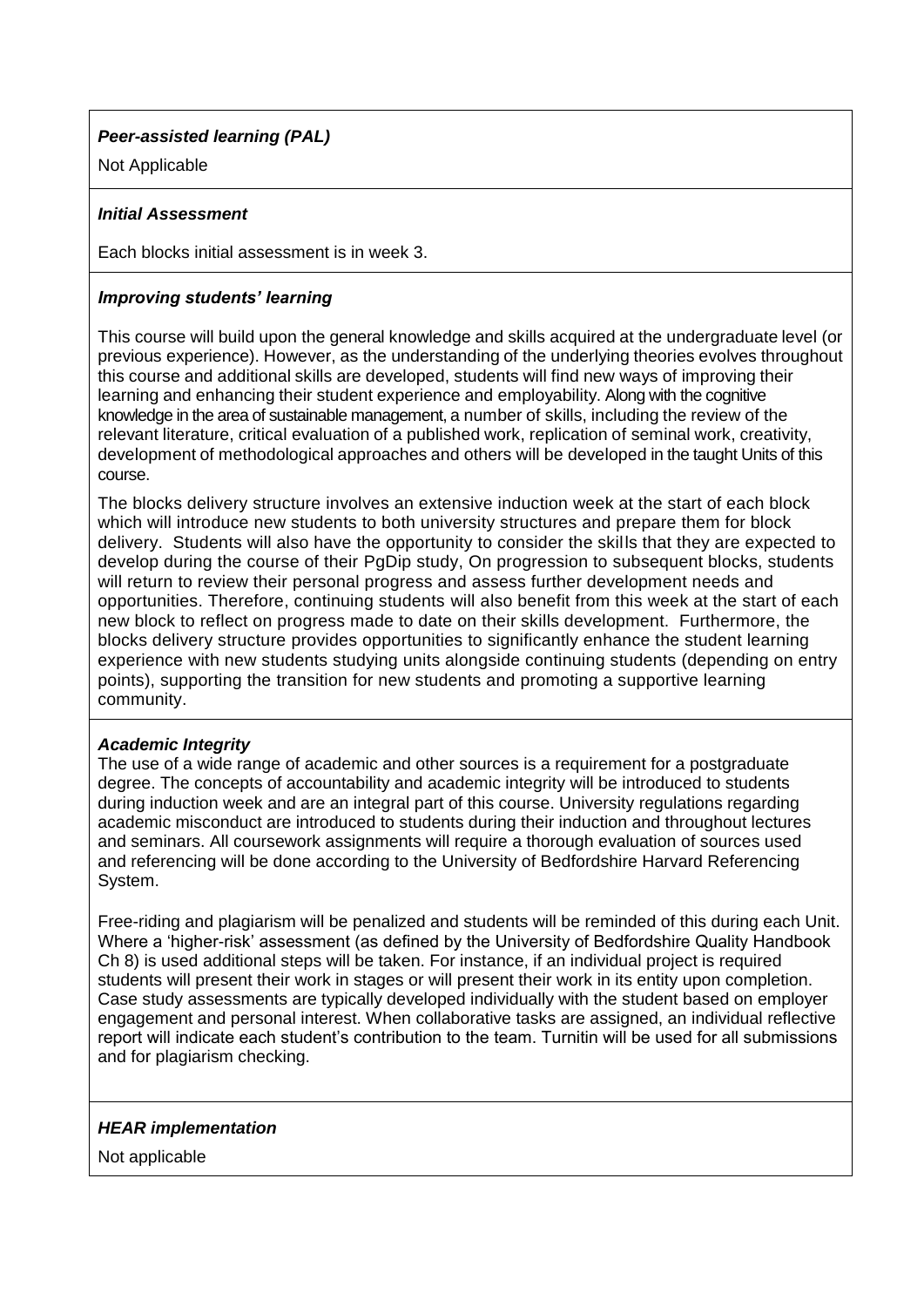#### *Internationalisation*

The course encourages students to be aware of alternative international approaches to project management practice such as the Project Management Body of Knowledge developed in the USA by the Project Management Institute and used widely internationally. The course recruits students from Asia, Africa and the EU, and project groups are organised so that students experience working with students from different cultures.

#### *Sustainability*

Throughout this course every effort is made to encourage students to consider how project management can affect sustainable business solutions. Students are also taught about ethics and professional conduct and the APM's Code of Professional Conduct which sets out the standards of conduct expected by those working in the profession in line with the APM FIVE Dimensions of Professionalism. Additionally, students are asked to review other codes of conduct (such as that from the Project Management Institute, Prince 2) in assessments.

#### **Student Support during the course**

At the University of Bedfordshire, student experience is a top priority. A holistic approach requires that students receive appropriate support which is not limited to their scheduled class time. A range of services will be available to you as students in this course.

Library Services (http://lrweb.beds.ac.uk) and the Student Information Desk (http://www.beds.ac.uk/studentlife/student-support/sid) will usually be your first point of reference and two of the places you visit most often. For an overview of those services, including Health and Well Being as well as Career Services please visit: http://www.beds.ac.uk/studentlife/student- support

BREO: Bedfordshire Resources for Education Online (BREO) includes the University's virtual learning environment (Blackboard) and a range of other technologies. Through BREO you will have access to a range of materials and resources to help and support you in each of the units you study and it is important that you access BREO regularly to find out about any changes.

In addition to these support services available in the University, course specific support has been designed to help you progress successfully, both academically and in terms of your future career and study ambitions.

English Language Support through the Language Centre with daily drop in service and free language classes.

For international students, there is a Dedicated International Students' support team. The team is here to help you settle into University life and give advice on a range of issues such as: part-time work, how to open a bank account, places of worship and local places of interest. There is also an international student welcome programme, designed to enrich your time of study at the University as well as help you settle in, adjust to your surroundings and get to know your way around.

Your Course Coordinator is a key contact for you who will be there to advise you on the following:

- Specific information regarding your Course, particular Units, options, regulations, etc.
- Accuracy of your results
- Obligations regarding re-assessment and repeats
- Materials including the Course Handbook, and welcome information.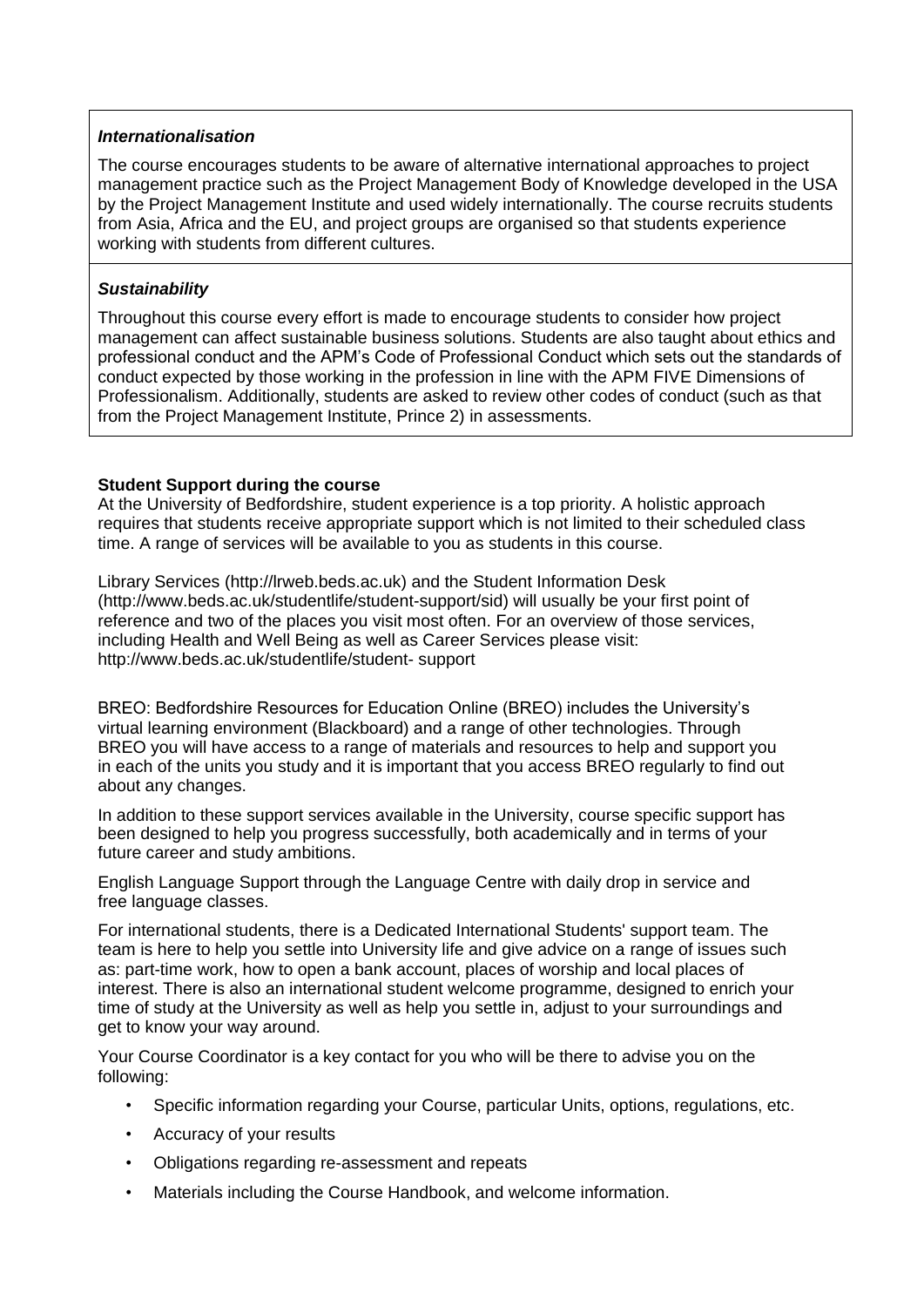You will first meet your course coordinator during welcome week (induction) at the start of your course. Welcome week is a vital part of your course, designed to help you settle into the university and provide you with all the information that you need relating to how your course runs. During this week, you will be involved in several interactive tasks designed to prepare you for study at Masters level and to start planning your personal development. Between each block of study, you will be expected to attend follow on sessions where you will reflect on your progress against your intended aims and plan future development steps. During welcome week, we will explain the teaching and learning experience that we have designed in the course and explain why you will be engaged in various learning activities. The employability aspects and the skills that the course aims to develop will be also be explained. You will have an opportunity to reflect on and evaluate your learning strengths and weaknesses and current skills base during welcome week. In between each block of study, you will then be able to reflect on your progress, identify the activities that have contributed to your personal development and plan future development targets and actions.

As you will be studying one unit at a time, you will develop a strong relationship with the staff and your peers in each block of study. This design aspect of the course means that you will be benefitting from and contributing to learning communities that are dynamic and supportive. Staff and peers will get to know you very quickly, they will notice if you are missing and will follow up to check that everything is OK. There is also time in each block of delivery to help you catch up if you unavoidably miss a session due to illness for example

A lot of thought and attention has been paid to ensuring that you are supported, at a university, course and unit level. Your engagement with these support systems is crucial for you to achieve your ambitions.

#### **Course Equality Impact Assessment**

| Question                                                                                        | Y/N | Anticipatory<br>adjustments/actions |
|-------------------------------------------------------------------------------------------------|-----|-------------------------------------|
| Is the promotion of the course open and inclusive in<br>terms of language, images and location? |     |                                     |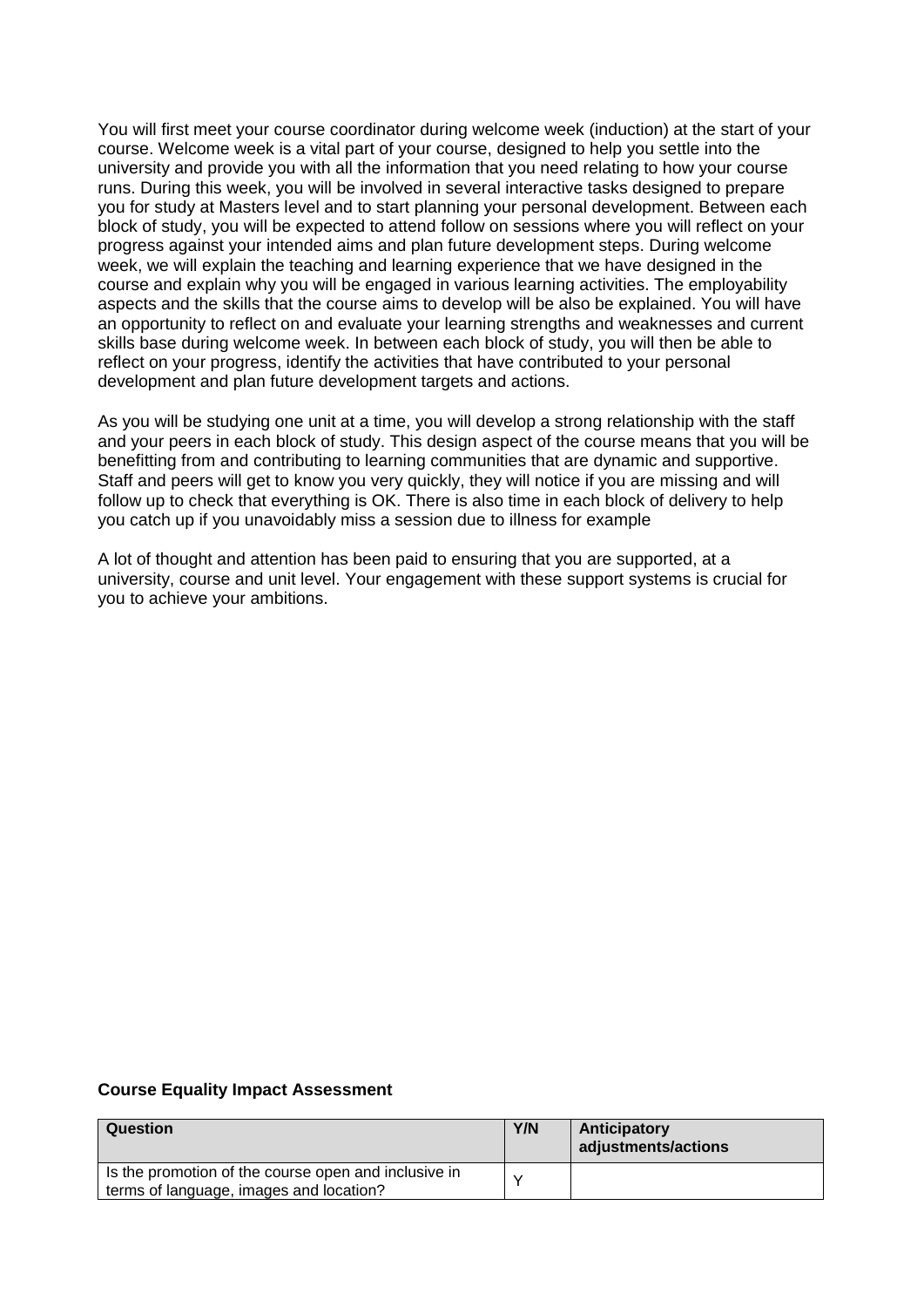| Are there any aspects of the curriculum that might<br>present difficulties for disabled students? For example,<br>skills and practical tests, use of equipment, use of e-<br>learning, placements, field trips etc. | Y   | Students undertaking a<br>practice experience who<br>have particular requirements<br>related to disability,<br>learning difficulties or other<br>protected<br>characteristics are invited to<br>complete a needs<br>assessment form prior to<br>undertaking their search |
|---------------------------------------------------------------------------------------------------------------------------------------------------------------------------------------------------------------------|-----|--------------------------------------------------------------------------------------------------------------------------------------------------------------------------------------------------------------------------------------------------------------------------|
|                                                                                                                                                                                                                     |     | for an appropriate practice so<br>that they and the<br>university can work with<br>employers to reduce                                                                                                                                                                   |
| Are there any elements of the content of the course that<br>might have an adverse impact on any of the other<br>groups with protected characteristics <sup>1</sup> ?                                                | n/a | barriers wherever possible.<br>If so then indicate the anticipatory<br>adjustments and arrangements<br>here                                                                                                                                                              |
| If the admission process involves interviews,<br>performances or portfolios how have you demonstrated<br>fairness and avoid practices that could lead to unlawful<br>discrimination?                                | n/a |                                                                                                                                                                                                                                                                          |
| Have you framed the course learning outcomes and<br>Graduate Impact Statements in a non-discriminatory<br>way?                                                                                                      | Y   |                                                                                                                                                                                                                                                                          |
| Does the course handbook make appropriate reference<br>to the support of disabled students?                                                                                                                         | Y   |                                                                                                                                                                                                                                                                          |

| Administrative Information - Faculty completion |                                 |  |  |  |  |
|-------------------------------------------------|---------------------------------|--|--|--|--|
| <b>Faculty</b>                                  | <b>UBBS</b>                     |  |  |  |  |
| <b>Portfolio</b>                                | Postgraduate Business           |  |  |  |  |
| <b>Department/School</b>                        | Dept. of Systems and Management |  |  |  |  |

<sup>1</sup> Age, Gender reassignment, Marriage and civil partnership, Pregnancy and maternity, Race, Religion and belief, Sex, Sexual orientation

 $\overline{a}$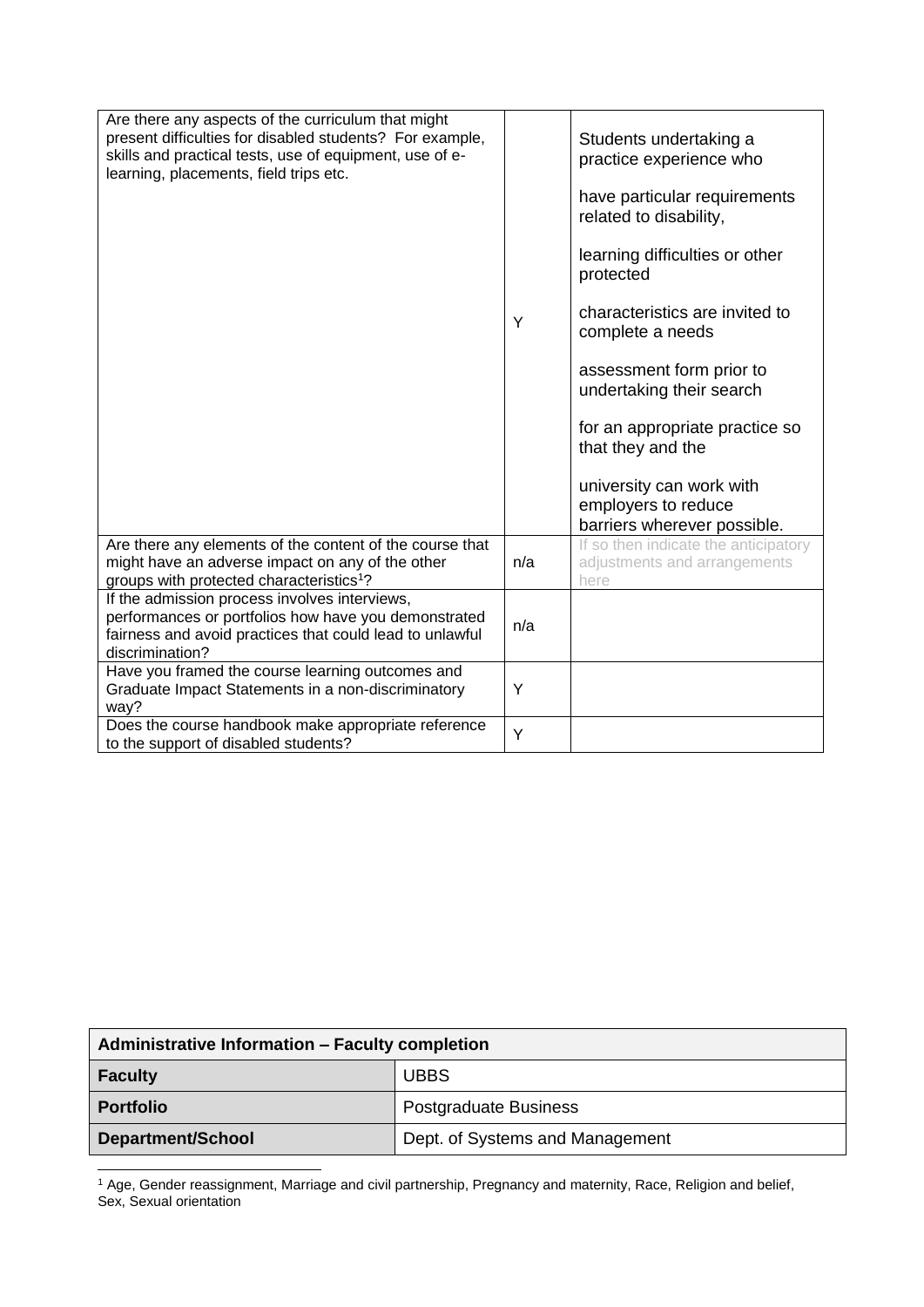| <b>Course Coordinator</b>                                                       | Dr Nasrullah K. Khilji            |
|---------------------------------------------------------------------------------|-----------------------------------|
| Semester pattern of operation                                                   | <b>BLOCK Delivery</b>             |
| <b>PSRB renewal date (where</b><br>recognised)                                  | April 2018                        |
| <b>Version number</b>                                                           | 1/18                              |
| <b>Approved by (c.f. Quality)</b><br>Handbook ch.2)                             | <b>University Periodic Review</b> |
| Date of approval (dd/mm/yyyy)                                                   | April 2018                        |
| Implementation start-date of this<br>version (plus any identified end-<br>date) | October 2018                      |
| Study model type if not on-campus                                               | N/A                               |

|                                                     | <b>Name</b>            | <b>Date</b> |
|-----------------------------------------------------|------------------------|-------------|
| Form completed by                                   | Dr Nasrullah K. Khilji | 04/04/2018  |
| <b>Signature of Chair of</b><br><b>Faculty TQSC</b> |                        |             |

| change is made | <b>Course Updates</b> – ensure that the revised CIF is given a new version number each time a |                             |
|----------------|-----------------------------------------------------------------------------------------------|-----------------------------|
| <b>Date</b>    | <b>Nature of Update</b>                                                                       | <b>FTQSC Minute</b><br>Ref: |
| 04/04/18       | <b>Revised CIF Template</b>                                                                   |                             |
|                |                                                                                               |                             |
|                |                                                                                               |                             |

| Administrative Information - Academic Registry completion    |  |  |  |  |  |
|--------------------------------------------------------------|--|--|--|--|--|
| Route code (post approval)                                   |  |  |  |  |  |
| JACS / HECoS code (KIS)                                      |  |  |  |  |  |
| SLC code (post approval)                                     |  |  |  |  |  |
| <b>Qualification aim (based on HESA</b><br>coding framework) |  |  |  |  |  |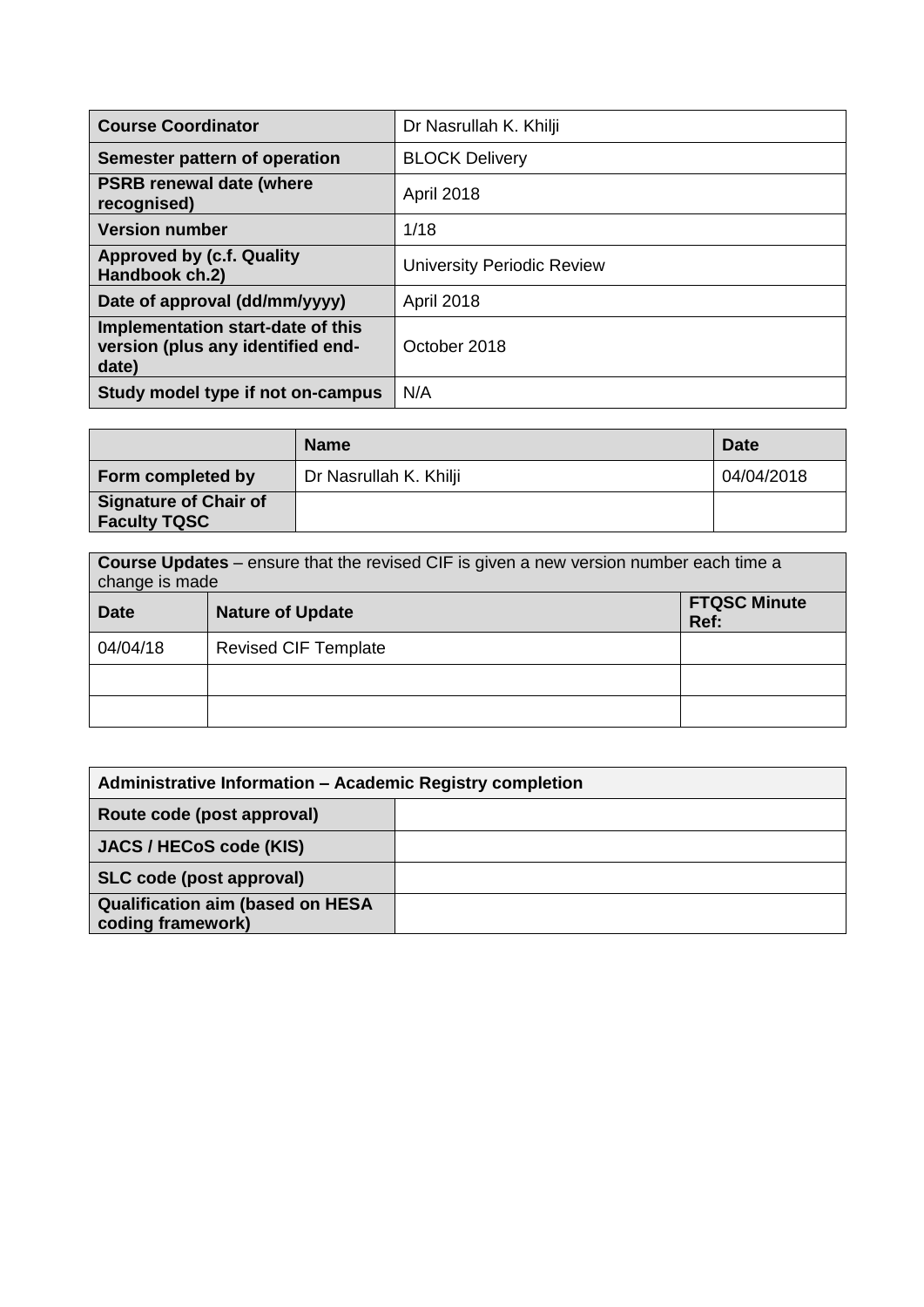

## **Annexes to the Course Information Form**

*These annexes will be used as part of the approval and review process and peer academics are the target audience.*

#### **General course information**

| <b>Course Title</b>      | PgDip Project Management                   |
|--------------------------|--------------------------------------------|
| Qualification            | PgDip                                      |
| <b>Route Code (SITS)</b> | <b>PDPRMAAF</b>                            |
| <b>Faculty</b>           | University of Bedfordshire Business School |
| <b>Department/School</b> | Department of Strategy and Management      |
| <b>Version Number</b>    | 1/18                                       |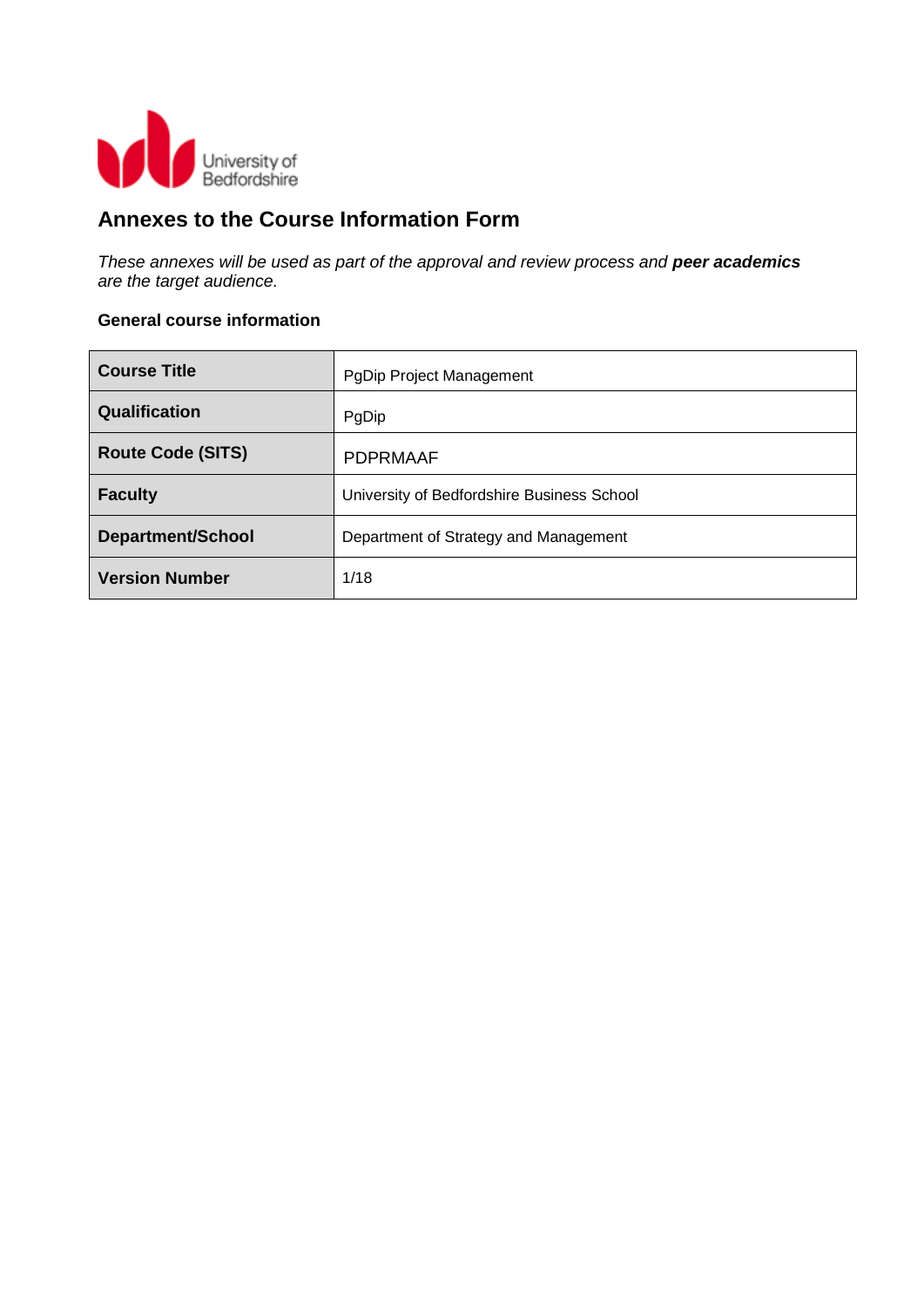| Unit code                                               | Project<br>management | <b>Project and</b><br>operations | <b>Risk and</b><br>procurement                                                             | Leading<br>people |  |  |  |  |  |  |  |
|---------------------------------------------------------|-----------------------|----------------------------------|--------------------------------------------------------------------------------------------|-------------------|--|--|--|--|--|--|--|
|                                                         | practice              | management                       | management                                                                                 | -in<br>creative   |  |  |  |  |  |  |  |
|                                                         |                       |                                  |                                                                                            | teams             |  |  |  |  |  |  |  |
| Level                                                   | ⇁                     | ⇁                                |                                                                                            |                   |  |  |  |  |  |  |  |
| <b>Credits</b>                                          | 30                    | 30                               | 30                                                                                         | 30                |  |  |  |  |  |  |  |
| Core or<br>option                                       | C                     | C                                | С                                                                                          | C                 |  |  |  |  |  |  |  |
| <b>Course</b><br>Learning<br><b>Outcome</b><br>(number) |                       |                                  | Insert LO1 and/or LO2 for each unit into cell corresponding to the course learning outcome |                   |  |  |  |  |  |  |  |
|                                                         | LO <sub>1</sub>       | LO <sub>1</sub>                  | LO <sub>1</sub>                                                                            | LO <sub>1</sub>   |  |  |  |  |  |  |  |
| $\overline{2}$                                          | LO <sub>1</sub>       | LO <sub>1</sub>                  | LO <sub>1</sub>                                                                            |                   |  |  |  |  |  |  |  |
| $\mathbf{3}$                                            | LO1/LO2               | LO1/LO2                          | LO1/LO2                                                                                    | LO <sub>1</sub>   |  |  |  |  |  |  |  |
| $\overline{4}$                                          | LO1/LO2               | LO1/LO2                          | LO1/LO2                                                                                    | LO1/LO2           |  |  |  |  |  |  |  |

# **Annex A: Course mapping of unit learning outcomes to course learning outcomes**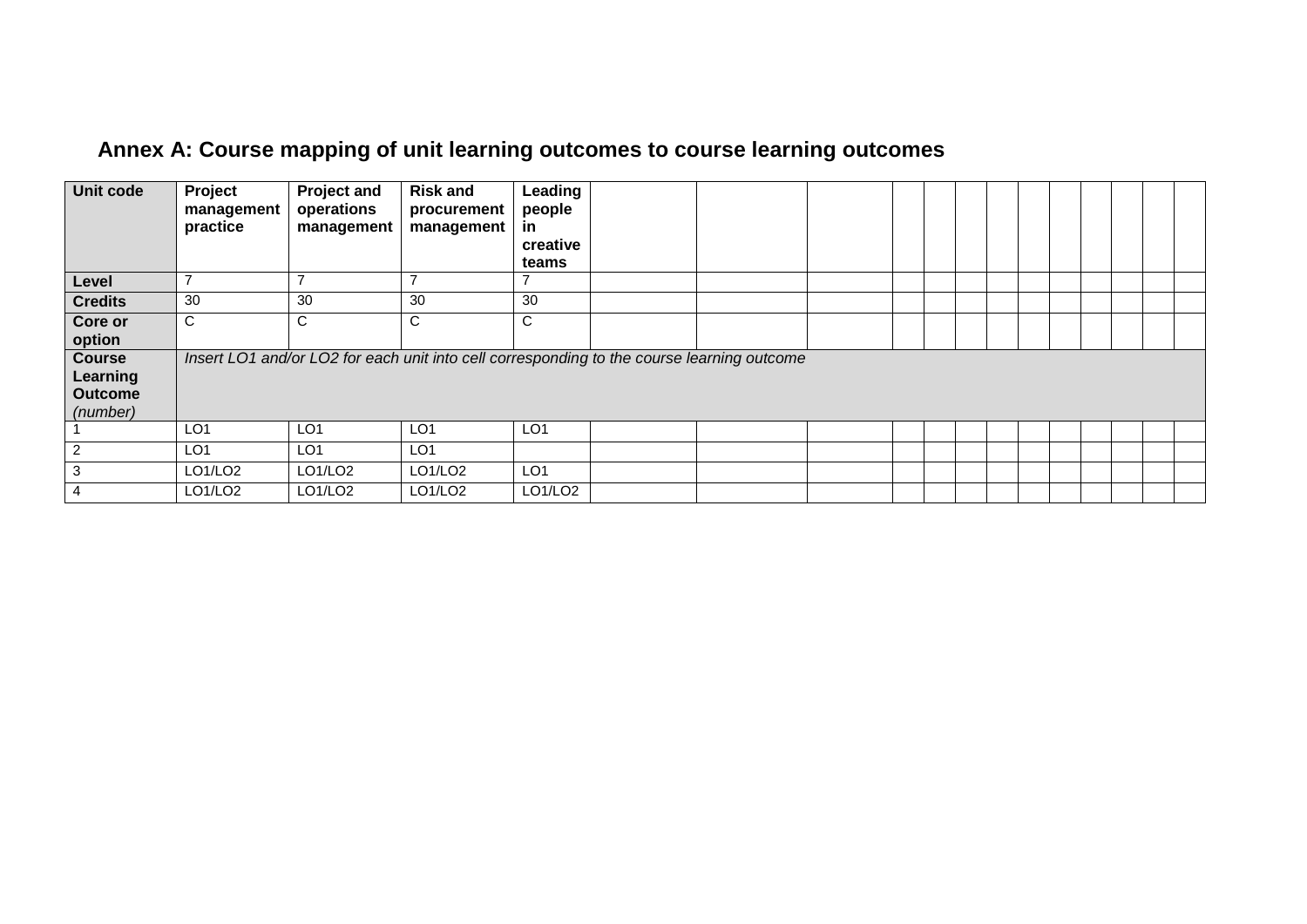## **Annex B: Named exit or target intermediate qualifications**

*This annex should be used when Schools wish to offer intermediate qualifications which sit under the main course qualification as named exit or target awards, rather than unnamed exit/default awards.*

#### **Section 1: General course information**

| <b>Intermediate</b><br><b>Qualification(s) and titles</b>                 |  |
|---------------------------------------------------------------------------|--|
| Mode(s) of Study and<br><b>Duration</b>                                   |  |
| <b>Type of Intermediate</b><br><b>Qualification(s)</b>                    |  |
| Route Code(s) (SITS) of<br><b>Intermediate</b><br><b>Qualification(s)</b> |  |

#### **Section 2: Qualification unit diet**

*One table to be used for each intermediate qualification*

| <b>Confirmation of unit diet for:</b>                                                                                    | Insert intermediate qualification and title |  |  |  |  |  |
|--------------------------------------------------------------------------------------------------------------------------|---------------------------------------------|--|--|--|--|--|
| The units to achieve the credits required may be taken from any on the overall diet for<br>the main course qualification |                                             |  |  |  |  |  |
| A combination of units from a restricted list must be taken to achieve the credits<br>required (specify the list below)  |                                             |  |  |  |  |  |
| A specific set of units must be taken to achieve the credits required (specify units<br>below)                           |                                             |  |  |  |  |  |

List of units (if applicable):-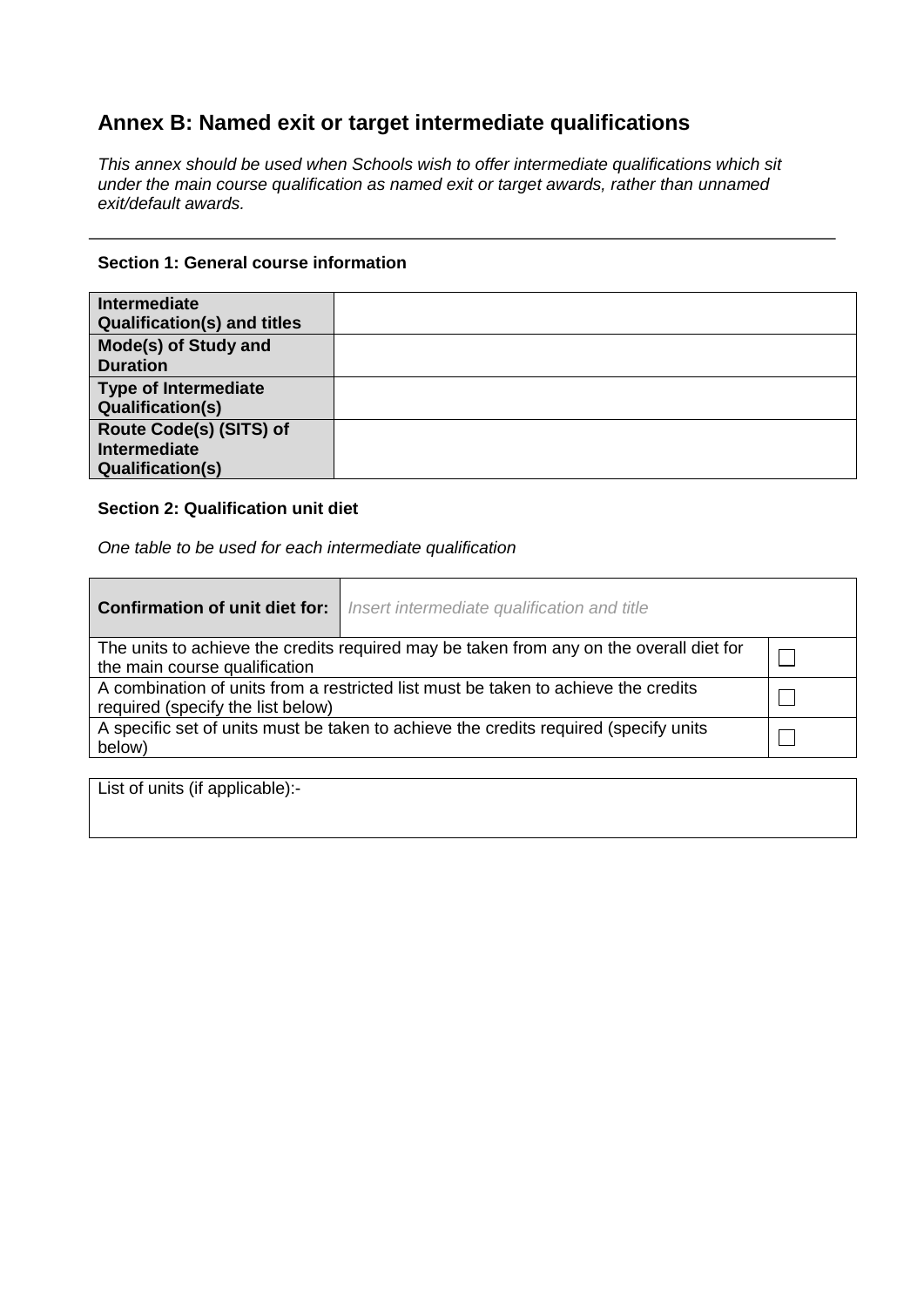## **Section 3: Course structure and learning outcomes**

*One table to be used for each intermediate qualification*

| Intermediate qualification and title     |       |                |                  |                                                                                                                                             |                |             |              |                |                |                 |                |   |   |                 |
|------------------------------------------|-------|----------------|------------------|---------------------------------------------------------------------------------------------------------------------------------------------|----------------|-------------|--------------|----------------|----------------|-----------------|----------------|---|---|-----------------|
| The Units which make up this course are: |       |                |                  | Contributing towards the learning outcomes<br>Insert LO1 and/or LO2 for each unit into cell<br>corresponding to the course learning outcome |                |             |              |                |                |                 |                |   |   |                 |
| Unit<br>Code                             | Level | <b>Credits</b> | <b>Unit Name</b> | <b>Core</b><br><b>or</b><br>option                                                                                                          | $\overline{1}$ | $2^{\circ}$ | $\mathbf{3}$ | $\overline{4}$ | $5\phantom{1}$ | $6\overline{6}$ | $\overline{7}$ | 8 | 9 | 10 <sup>°</sup> |
|                                          |       |                |                  |                                                                                                                                             |                |             |              |                |                |                 |                |   |   |                 |
|                                          |       |                |                  |                                                                                                                                             |                |             |              |                |                |                 |                |   |   |                 |
|                                          |       |                |                  |                                                                                                                                             |                |             |              |                |                |                 |                |   |   |                 |
|                                          |       |                |                  |                                                                                                                                             |                |             |              |                |                |                 |                |   |   |                 |
|                                          |       |                |                  |                                                                                                                                             |                |             |              |                |                |                 |                |   |   |                 |
|                                          |       |                |                  |                                                                                                                                             |                |             |              |                |                |                 |                |   |   |                 |
|                                          |       |                |                  |                                                                                                                                             |                |             |              |                |                |                 |                |   |   |                 |
|                                          |       |                |                  |                                                                                                                                             |                |             |              |                |                |                 |                |   |   |                 |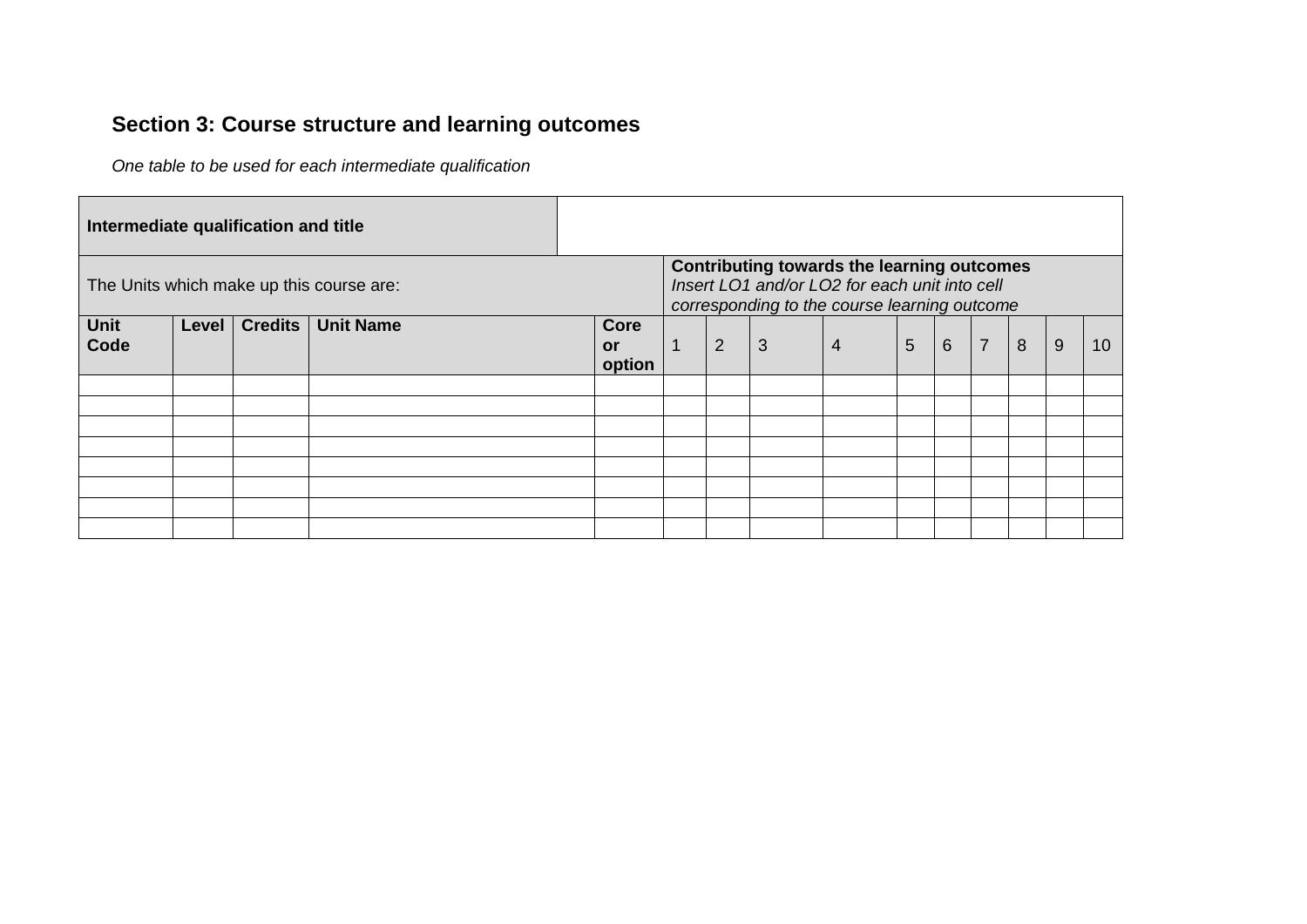### **Annex C: Course mapping to FHEQ level descriptor, subject benchmark(s) and professional body or other external reference points**

*One set of mapping tables to be produced for the course and each named intermediate qualification*

| Course (or intermediate) qualification and title | <b>PgDip Project Management</b> |
|--------------------------------------------------|---------------------------------|
|--------------------------------------------------|---------------------------------|

| <b>FHEQ Descriptor for a higher</b>                                                                    | Descriptor for a higher education                                                                                                                                             | <b>Course Learning Outcome(s)</b> |                           |   |   |   |  |   |   |  |  |  |  |
|--------------------------------------------------------------------------------------------------------|-------------------------------------------------------------------------------------------------------------------------------------------------------------------------------|-----------------------------------|---------------------------|---|---|---|--|---|---|--|--|--|--|
| education qualification                                                                                |                                                                                                                                                                               | 2                                 | 3                         |   | 5 | 6 |  | 8 | 9 |  |  |  |  |
|                                                                                                        | qualification at level 7 on the FHEQ and<br>SCQF level 11 on the FQHEIS: master's                                                                                             |                                   |                           |   |   |   |  |   |   |  |  |  |  |
|                                                                                                        | degree                                                                                                                                                                        |                                   |                           |   |   |   |  |   |   |  |  |  |  |
|                                                                                                        | Graduates should be able to demonstrate:                                                                                                                                      |                                   |                           |   |   |   |  |   |   |  |  |  |  |
|                                                                                                        | A systematic understanding of knowledge, and a critical awareness of current problems and/or new                                                                              | x                                 | X                         | X | X |   |  |   |   |  |  |  |  |
|                                                                                                        | insights, much of which is at, or informed by, the forefront of their academic discipline, field of study or                                                                  |                                   |                           |   |   |   |  |   |   |  |  |  |  |
|                                                                                                        | area of professional practice                                                                                                                                                 |                                   |                           |   |   |   |  |   |   |  |  |  |  |
|                                                                                                        | A comprehensive understanding of techniques applicable to their own research or advanced<br>scholarship                                                                       | X                                 |                           | X | x |   |  |   |   |  |  |  |  |
|                                                                                                        | Originality in the application of knowledge, together with a practical understanding of how established                                                                       |                                   |                           | X | x |   |  |   |   |  |  |  |  |
| techniques of research and enquiry are used to create and interpret knowledge in the discipline        |                                                                                                                                                                               |                                   |                           |   |   |   |  |   |   |  |  |  |  |
| Conceptual understanding that enables the student to evaluate critically current research and advanced |                                                                                                                                                                               | X                                 | X                         | x |   |   |  |   |   |  |  |  |  |
| scholarship in the discipline                                                                          |                                                                                                                                                                               |                                   |                           |   |   |   |  |   |   |  |  |  |  |
|                                                                                                        | Conceptual understanding that enables the student to evaluate methodologies and develop critiques of                                                                          | X                                 | $\mathsf{x}$              | X | x |   |  |   |   |  |  |  |  |
|                                                                                                        | them and, where appropriate, to propose new hypotheses                                                                                                                        |                                   |                           |   |   |   |  |   |   |  |  |  |  |
|                                                                                                        | Graduates should be able to:                                                                                                                                                  |                                   |                           |   |   |   |  |   |   |  |  |  |  |
|                                                                                                        | deal with complex issues both systematically and creatively, make sound judgements in the absence of                                                                          | X                                 | $\mathsf{x}$              | X |   |   |  |   |   |  |  |  |  |
|                                                                                                        | complete data, and communicate their conclusions clearly to specialist and non-specialist audiences                                                                           |                                   |                           |   |   |   |  |   |   |  |  |  |  |
|                                                                                                        | demonstrate self-direction and originality in tackling and solving problems, and act autonomously in<br>planning and implementing tasks at a professional or equivalent level |                                   | X                         | X | X |   |  |   |   |  |  |  |  |
|                                                                                                        | continue to advance their knowledge and understanding, and to develop new skills to a high level                                                                              | x                                 | X                         |   | X |   |  |   |   |  |  |  |  |
|                                                                                                        | Graduates will have:                                                                                                                                                          |                                   |                           |   |   |   |  |   |   |  |  |  |  |
|                                                                                                        | the qualities and transferable skills necessary for employment requiring the exercise of initiative and                                                                       | X                                 | $\boldsymbol{\mathsf{x}}$ | X | X |   |  |   |   |  |  |  |  |
|                                                                                                        | personal responsibility                                                                                                                                                       |                                   |                           |   |   |   |  |   |   |  |  |  |  |
|                                                                                                        | the qualities and transferable skills necessary for employment requiring decision-making in complex and                                                                       | X                                 | $\boldsymbol{\mathsf{x}}$ |   | X |   |  |   |   |  |  |  |  |
|                                                                                                        | unpredictable situations                                                                                                                                                      |                                   |                           |   |   |   |  |   |   |  |  |  |  |
|                                                                                                        | the qualities and transferable skills necessary for employment requiring the independent learning ability                                                                     | x                                 | х                         |   | x |   |  |   |   |  |  |  |  |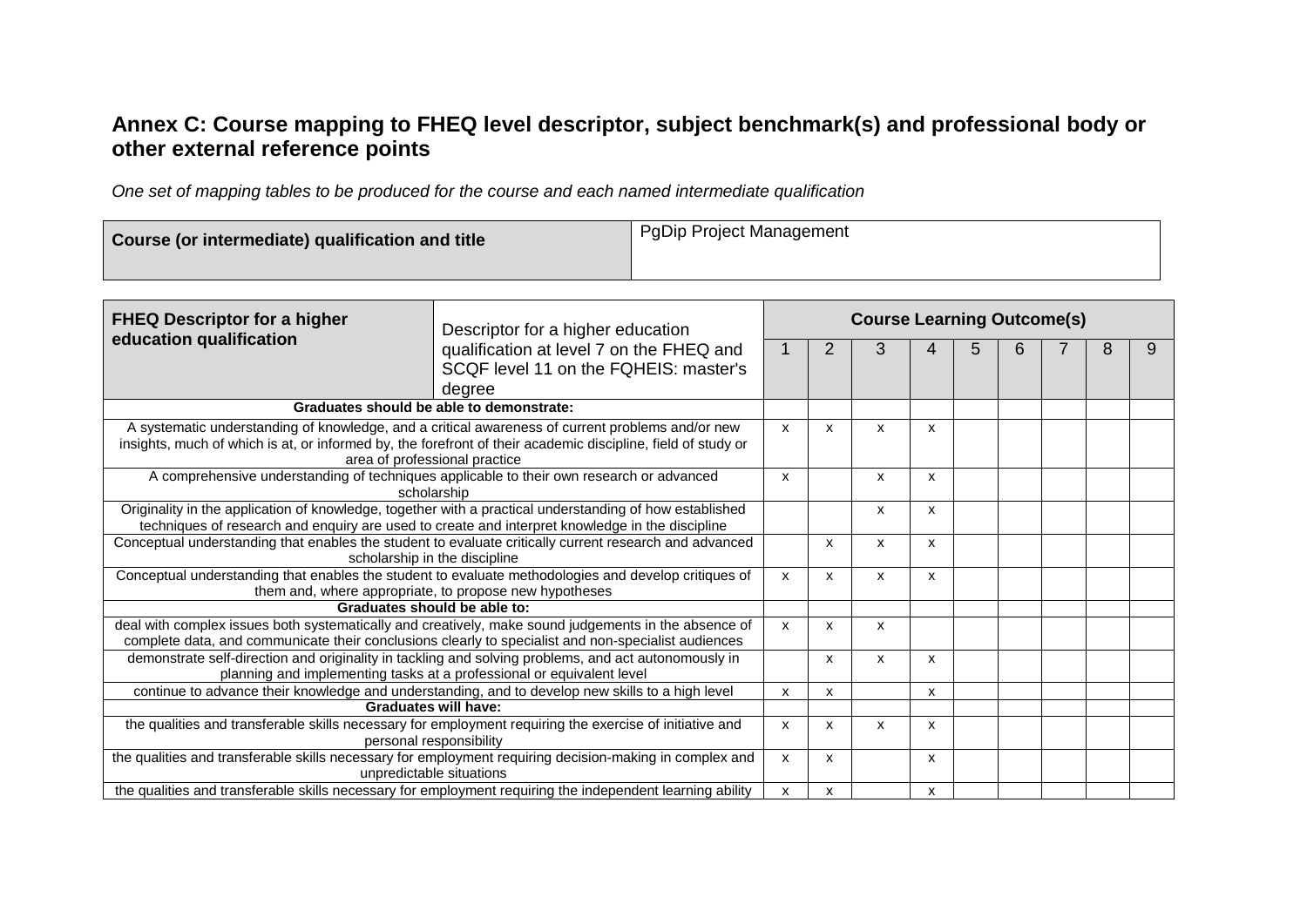| <b>PO QUE</b><br>ievelopment<br>' continuung protoccional<br><br>---<br>.<br>Guv<br>www.c<br>.<br>.<br>.<br>. |  |  |  |  |  |
|---------------------------------------------------------------------------------------------------------------|--|--|--|--|--|

| <b>Subject Benchmark Statement(s)</b>                                                                                                                                          | QAA (2015), 'Subject Benchmark<br>Statement. Master's Degrees in Business<br>and Management'                                                                                                                                      | <b>Evidence and/or Course Learning Outcome(s)</b><br>How the course takes account of relevant subject<br>benchmark statements |
|--------------------------------------------------------------------------------------------------------------------------------------------------------------------------------|-----------------------------------------------------------------------------------------------------------------------------------------------------------------------------------------------------------------------------------|-------------------------------------------------------------------------------------------------------------------------------|
|                                                                                                                                                                                | A systematic understanding of relevant knowledge about organizations, their external context and how<br>they are managed                                                                                                          | LO1, LO3                                                                                                                      |
|                                                                                                                                                                                | Application of relevant knowledge to a range of complex situations taking account of its relationship and<br>interaction with other areas of the business or organization                                                         | LO1, LO2, LO3                                                                                                                 |
|                                                                                                                                                                                | A critical awareness of current issues in business and management which is informed by leading edge<br>research and practice in the field                                                                                         | LO1, LO2, LO3                                                                                                                 |
|                                                                                                                                                                                | An understanding of appropriate techniques sufficient to allow detailed investigation into relevant<br>business and management issues                                                                                             | LO1, LO3, LO4                                                                                                                 |
|                                                                                                                                                                                | Creativity in the application of knowledge, together with a practical understanding of how established<br>techniques of research and enquiry are used to develop and interpret knowledge in business and<br>management            | LO1, LO3, LO4                                                                                                                 |
|                                                                                                                                                                                | Ability to acquire and analyse data and information, to evaluate their relevance and validity and to<br>synthesize a range of information in the context of new situations                                                        | LO3, LO4                                                                                                                      |
|                                                                                                                                                                                | Conceptual understanding that enables students to evaluate the rigour and validity of published<br>research and assess its relevance to new situations                                                                            | LO1, LO2                                                                                                                      |
|                                                                                                                                                                                | Ability to conduct research into business and management issues that requires familiarity with a range<br>of business data, research sources and appropriate methodologies and for such to inform the overall<br>learning process | LO2, LO2, LO4                                                                                                                 |
|                                                                                                                                                                                | Ability to communicate effectively both orally and in writing, using a range of media                                                                                                                                             | LO <sub>3</sub> . LO <sub>4</sub>                                                                                             |
|                                                                                                                                                                                | Operate effectively in a variety of team roles and take leadership roles when appropriate                                                                                                                                         | LO <sub>3</sub> . LO <sub>4</sub>                                                                                             |
| Ability to take an international perspective including understanding the impact of globalisation on<br>businesses, societies and the environment and the ethical implications. | LO1, LO2, LO3                                                                                                                                                                                                                     |                                                                                                                               |

| <b>Qualification Characteristic</b>                                                                                                                                                                            | QAA (2015), 'Postgraduate Degree<br>Characteristics Statement' | <b>Evidence</b><br>How the course takes account of relevant<br>qualification characteristics documents |
|----------------------------------------------------------------------------------------------------------------------------------------------------------------------------------------------------------------|----------------------------------------------------------------|--------------------------------------------------------------------------------------------------------|
| Have in-depth and advanced knowledge and understanding of their subject and/or profession, informed<br>by current practice, scholarship and research. This will include a critical awareness of current issues | LO1, LO2, LO3, LO4,                                            |                                                                                                        |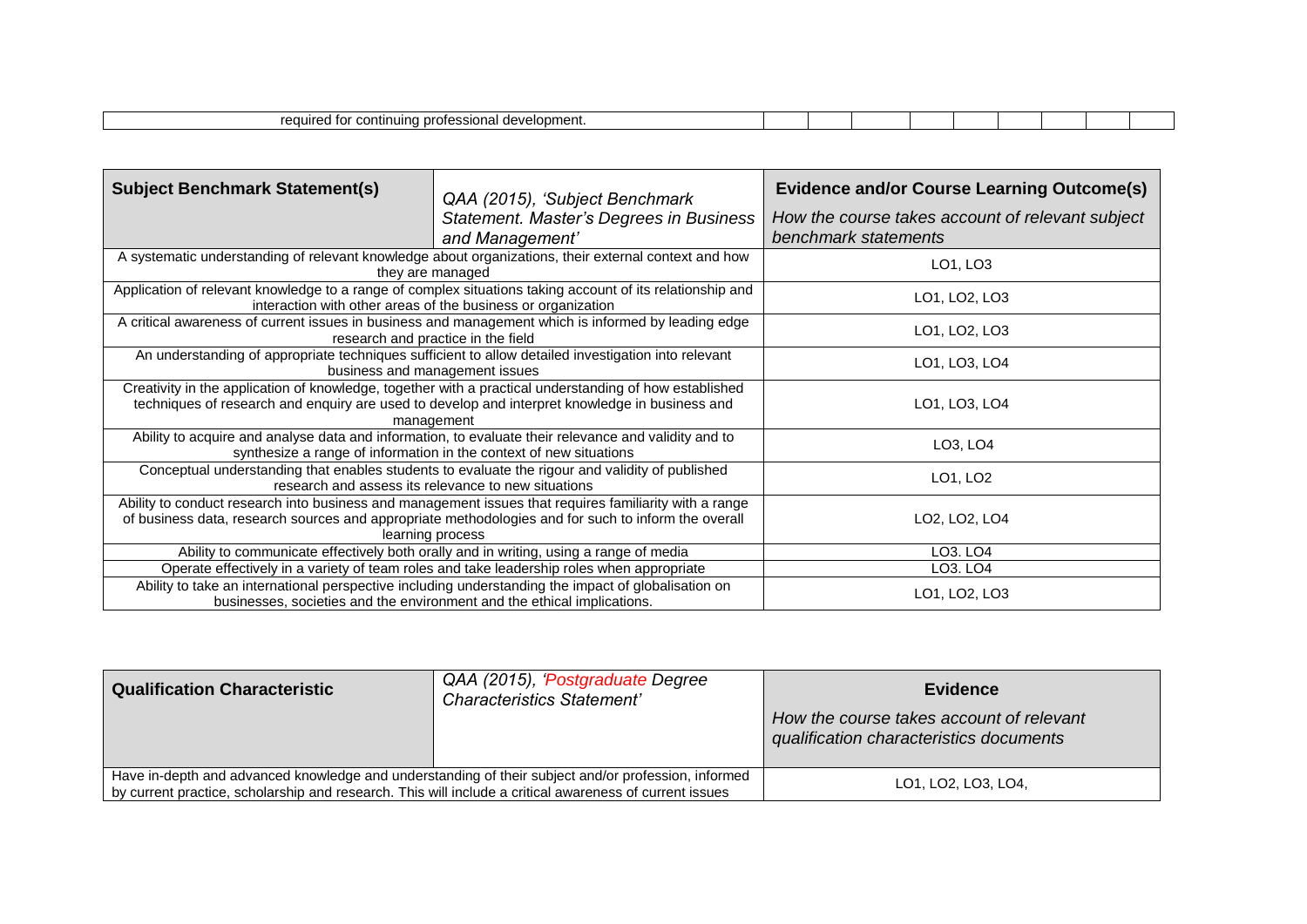| and developments in the subject and/or profession; critical skills; knowledge of professional           |               |
|---------------------------------------------------------------------------------------------------------|---------------|
| responsibility, integrity and ethics; and the ability to reflect on their own progress as a learner.    |               |
| Complete a research project in the subject, including a critical review of existing literature or other | LO1. LO2. LO3 |
| scholarly outputs                                                                                       |               |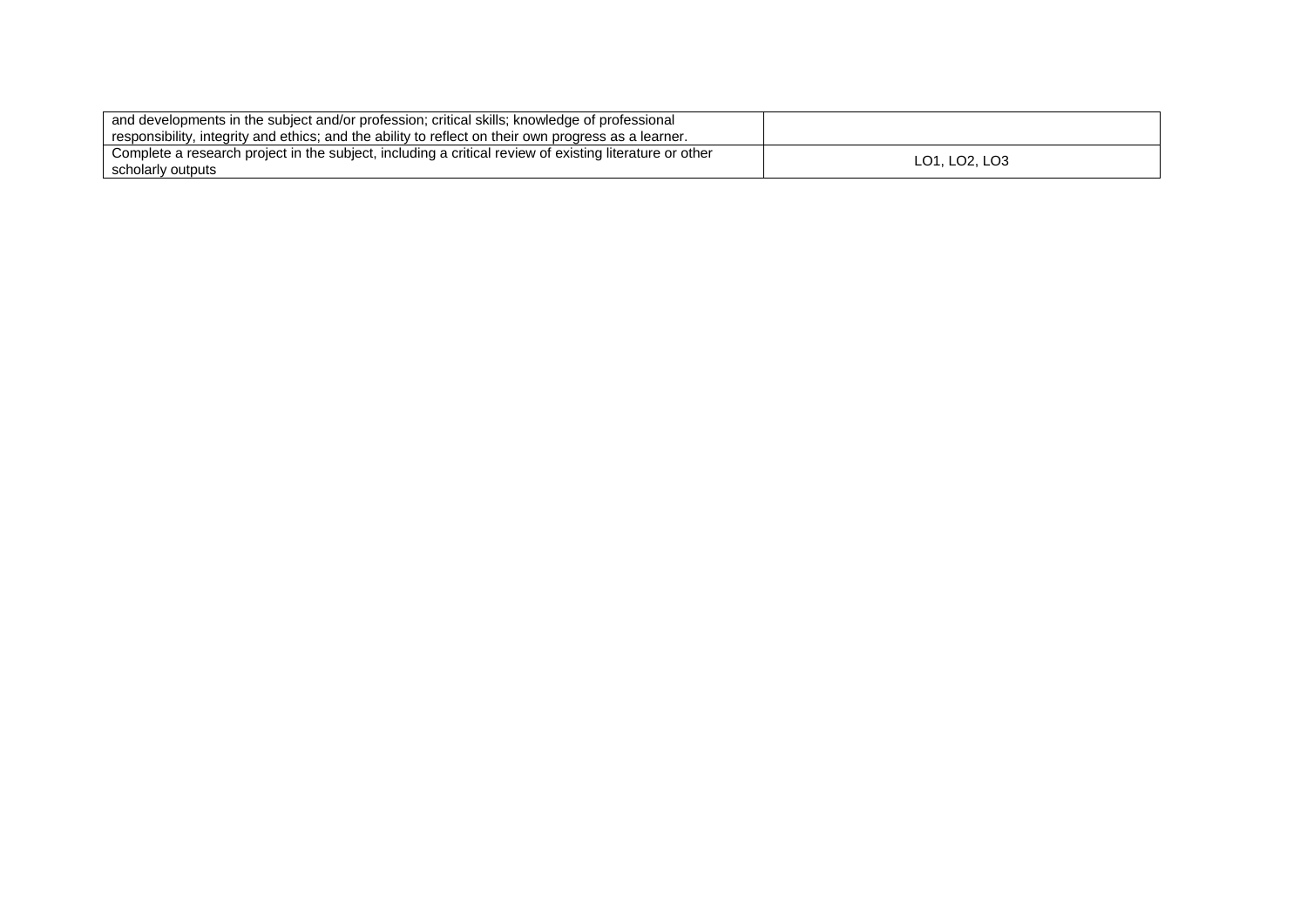### **Annex D: Diet Template**

| <b>Course Title:</b> | PgDip. Project Management |                      |           |  |  |  |  |  |  |
|----------------------|---------------------------|----------------------|-----------|--|--|--|--|--|--|
| <b>Route Code:</b>   | <b>PDPRMAAF</b>           | Mode: e.g. Full Time | Full-Time |  |  |  |  |  |  |
| Length of course:    | 9 Months (PgDip.)         |                      |           |  |  |  |  |  |  |

Please note a separate diet sheet is needed for each location of delivery (i.e. Luton, Bedford, partner location), each start date (i.e. October, February), each course length (i.e. 12 month, 15 month) & each attendance mode (i.e. Full Time).

#### **Location of delivery (please tick):**

-

| Luton AA             |  |
|----------------------|--|
| <b>Bedford AB</b>    |  |
| Milton Keynes AD     |  |
| Other (please state) |  |

#### **Delivery pattern - please highlight all applicable start months, if other please state):**

| Semesterised                               | OCT                            | <b>FEB</b>                     | <b>JUN</b> |                                | Exception |                    |                                |                                |  |
|--------------------------------------------|--------------------------------|--------------------------------|------------|--------------------------------|-----------|--------------------|--------------------------------|--------------------------------|--|
| PG Block delivery (intake<br>months ONLY)  | BLK <sub>1</sub><br><b>OCT</b> | BLK <sub>2</sub><br><b>NOV</b> |            | BLK <sub>3</sub><br><b>FEB</b> |           | BLK4<br><b>APR</b> | BLK <sub>5</sub><br><b>JUN</b> | BLK <sub>6</sub><br><b>AUG</b> |  |
| Yearlong delivery                          | OCT<br>TY)                     | <b>FEB</b><br>(FY)             |            |                                |           |                    |                                |                                |  |
| Other (outside of agreed<br>patterns $)^2$ |                                |                                |            |                                |           |                    |                                |                                |  |

A list of valid available period codes can be found on the intranet at

[https://in.beds.ac.uk/registry/student-records/srs-training-and-development/sits.](https://in.beds.ac.uk/registry/student-records/srs-training-and-development/sits) Please refer to this when completing the diet sheet below. If your diets differ year to year e.g. SET A, SET B, please indicate clearly the academic year and set applicable.

If your diet includes units which have not yet been assigned codes, please ensure this is clear by using NEW in the unit code column, followed by the correct prefix to be used e.g. ASS. Student Records will then assign a new unit code. Please note that a change in the credit value of an existing unit will require a new unit code to be created.

<sup>&</sup>lt;sup>2</sup> Where you are proposing a teaching pattern outside of the University agreed patterns, you should provide a mapping document for the course against the University standard patterns of assessment points, exam boards, terms dates and breaks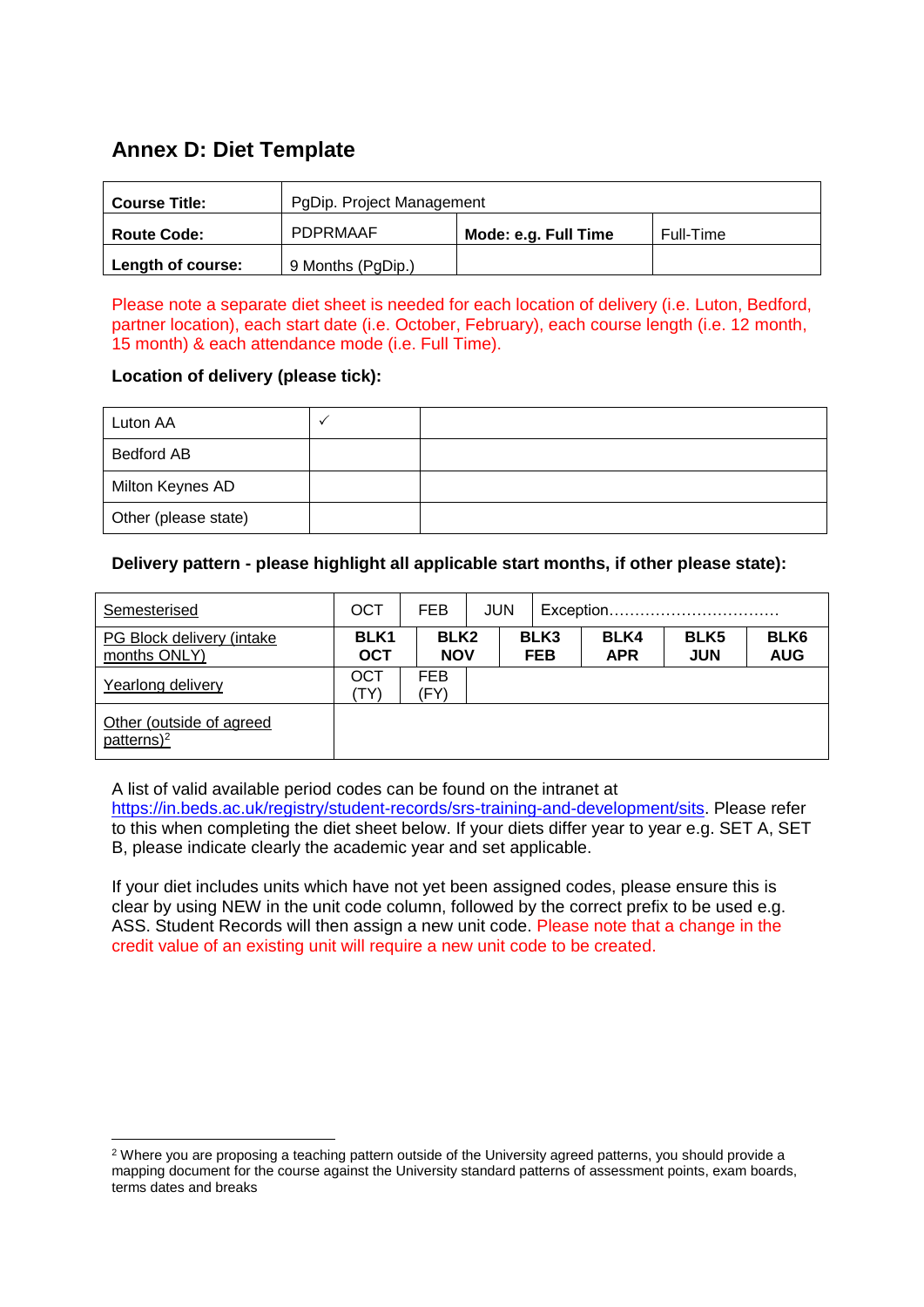### **Units for Year 1 for Academic Year ……………. (Foundation Year where applicable**)

| <b>Unit Code</b> | <b>Unit Name</b> | Unit Core/<br>Location Option* | <b>Period</b><br>of<br>study | <b>Credits</b> |
|------------------|------------------|--------------------------------|------------------------------|----------------|
|                  |                  |                                |                              |                |
|                  |                  |                                |                              |                |
|                  |                  |                                |                              |                |
|                  |                  |                                |                              |                |
|                  |                  |                                |                              |                |

#### **Units for Year 2 for Academic Year …………….**

| <b>Unit Code</b> | <b>Unit Name</b> | $\begin{array}{c c} \text{Unit} & \text{Out} \ \text{Location} & \text{Option}^* \end{array}$ | Core/ | <b>Period</b><br>of<br>study | <b>Credits</b> |
|------------------|------------------|-----------------------------------------------------------------------------------------------|-------|------------------------------|----------------|
|                  |                  |                                                                                               |       |                              |                |
|                  |                  |                                                                                               |       |                              |                |
|                  |                  |                                                                                               |       |                              |                |
|                  |                  |                                                                                               |       |                              |                |
|                  |                  |                                                                                               |       |                              |                |

#### **Units for Year 3 for Academic Year ……………. (Professional Practice Year where appropriate)**

| <b>Unit Code</b> | <b>Unit Name</b> | Unit $  \frac{U_{\mathsf{U}(\mathsf{G})}}{\mathsf{Option}^*}  $ | Core/ | <b>Period</b><br>of<br>study | <b>Credits</b> |
|------------------|------------------|-----------------------------------------------------------------|-------|------------------------------|----------------|
|                  |                  |                                                                 |       |                              |                |
|                  |                  |                                                                 |       |                              |                |
|                  |                  |                                                                 |       |                              |                |
|                  |                  |                                                                 |       |                              |                |
|                  |                  |                                                                 |       |                              |                |

**Units for Year 4 for Academic Year ……………. (where applicable)**

| <b>Unit Code</b> | <b>Unit Name</b> | Unit $\vert$<br>Location | Core/<br>Option* | <b>Period</b><br>of<br>study | <b>Credits</b> |
|------------------|------------------|--------------------------|------------------|------------------------------|----------------|
|                  |                  |                          |                  |                              |                |
|                  |                  |                          |                  |                              |                |
|                  |                  |                          |                  |                              |                |
|                  |                  |                          |                  |                              |                |
|                  |                  |                          |                  |                              |                |